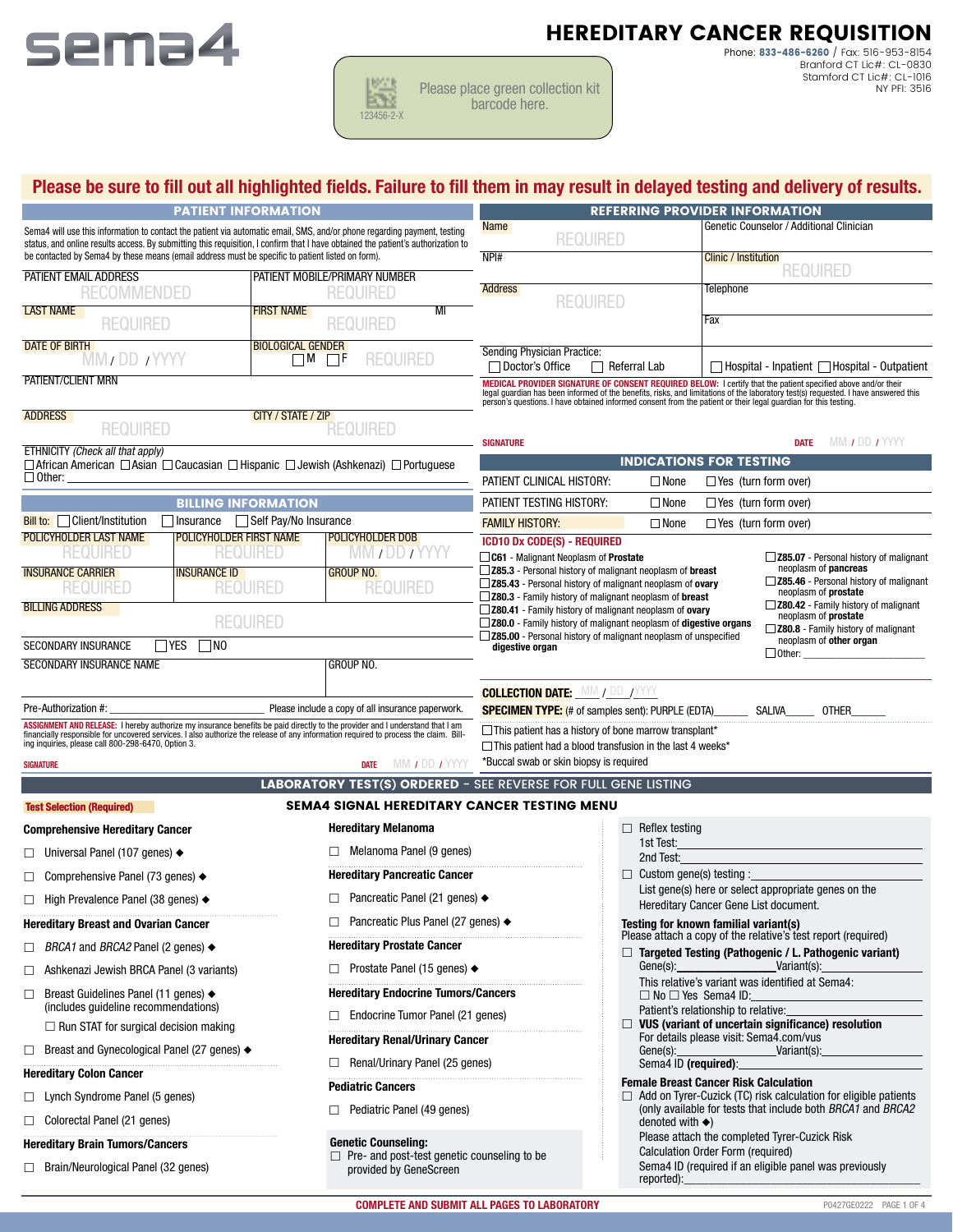| <b>PATIENT CLINICAL HISTORY</b>                                                                                                                                                                                                                                                                                                                                             |                                                                                                                                                                                                                                                                     |                                                                                                                                                                                                                                                                                                                                                 |                                                                                                                                                                                                                                                                                                                                                                                                                                                                                                                                                                                                                                                                                                |                                                                                                                                   |                        |  |                                                                                  | <b>PATIENT TESTING HISTORY (IF APPLICABLE)</b>     |        |  |
|-----------------------------------------------------------------------------------------------------------------------------------------------------------------------------------------------------------------------------------------------------------------------------------------------------------------------------------------------------------------------------|---------------------------------------------------------------------------------------------------------------------------------------------------------------------------------------------------------------------------------------------------------------------|-------------------------------------------------------------------------------------------------------------------------------------------------------------------------------------------------------------------------------------------------------------------------------------------------------------------------------------------------|------------------------------------------------------------------------------------------------------------------------------------------------------------------------------------------------------------------------------------------------------------------------------------------------------------------------------------------------------------------------------------------------------------------------------------------------------------------------------------------------------------------------------------------------------------------------------------------------------------------------------------------------------------------------------------------------|-----------------------------------------------------------------------------------------------------------------------------------|------------------------|--|----------------------------------------------------------------------------------|----------------------------------------------------|--------|--|
| Please include a copy of medical consult notes, if available, for billing investigation purposes.                                                                                                                                                                                                                                                                           |                                                                                                                                                                                                                                                                     |                                                                                                                                                                                                                                                                                                                                                 | NO PREVIOUS GENETIC TESTING                                                                                                                                                                                                                                                                                                                                                                                                                                                                                                                                                                                                                                                                    |                                                                                                                                   |                        |  |                                                                                  |                                                    |        |  |
| $\Box$ No personal history of cancer                                                                                                                                                                                                                                                                                                                                        |                                                                                                                                                                                                                                                                     |                                                                                                                                                                                                                                                                                                                                                 |                                                                                                                                                                                                                                                                                                                                                                                                                                                                                                                                                                                                                                                                                                | $\Box$ Germline genetic test(s) performed:                                                                                        |                        |  |                                                                                  |                                                    |        |  |
| Cancer/Tumor                                                                                                                                                                                                                                                                                                                                                                | Age at Dx                                                                                                                                                                                                                                                           | Pathology and Other info                                                                                                                                                                                                                                                                                                                        |                                                                                                                                                                                                                                                                                                                                                                                                                                                                                                                                                                                                                                                                                                |                                                                                                                                   |                        |  |                                                                                  |                                                    |        |  |
| <b>Brain tumor</b>                                                                                                                                                                                                                                                                                                                                                          |                                                                                                                                                                                                                                                                     |                                                                                                                                                                                                                                                                                                                                                 |                                                                                                                                                                                                                                                                                                                                                                                                                                                                                                                                                                                                                                                                                                |                                                                                                                                   |                        |  |                                                                                  | Result(s):                                         |        |  |
| <b>Breast</b>                                                                                                                                                                                                                                                                                                                                                               |                                                                                                                                                                                                                                                                     | Type:                                                                                                                                                                                                                                                                                                                                           | $ER \square (+) \square (-) \square$ unk<br>$\Box$ Somatic/tumor profile test(s) performed:<br>$PR \square (+) \square (-) \square$ unk<br>HER2/neu $\Box$ (+) $\Box$ (-) $\Box$ unk                                                                                                                                                                                                                                                                                                                                                                                                                                                                                                           |                                                                                                                                   |                        |  |                                                                                  |                                                    |        |  |
| 2nd primary breast                                                                                                                                                                                                                                                                                                                                                          |                                                                                                                                                                                                                                                                     | Type:                                                                                                                                                                                                                                                                                                                                           |                                                                                                                                                                                                                                                                                                                                                                                                                                                                                                                                                                                                                                                                                                | $ER \square (+) \square (-) \square$ unk<br>$PR \square (+) \square (-) \square$ unk<br>HER2/neu $\Box$ (+) $\Box$ (-) $\Box$ unk |                        |  | Result(s):<br>$\Box$ Microsatellite instability analysis:<br>$\Box$ Stable (MSS) |                                                    |        |  |
| Colorectal                                                                                                                                                                                                                                                                                                                                                                  |                                                                                                                                                                                                                                                                     | Location:                                                                                                                                                                                                                                                                                                                                       |                                                                                                                                                                                                                                                                                                                                                                                                                                                                                                                                                                                                                                                                                                |                                                                                                                                   |                        |  | $\Box$ Unstable/high (MSI-H)<br>□ Unstable/low (MSI-L)                           |                                                    |        |  |
| Melanoma                                                                                                                                                                                                                                                                                                                                                                    |                                                                                                                                                                                                                                                                     |                                                                                                                                                                                                                                                                                                                                                 |                                                                                                                                                                                                                                                                                                                                                                                                                                                                                                                                                                                                                                                                                                |                                                                                                                                   |                        |  |                                                                                  |                                                    |        |  |
| Ovarian                                                                                                                                                                                                                                                                                                                                                                     |                                                                                                                                                                                                                                                                     | $\Box$ Fallopian tube                                                                                                                                                                                                                                                                                                                           | $\Box$ Primary peritoneal                                                                                                                                                                                                                                                                                                                                                                                                                                                                                                                                                                                                                                                                      |                                                                                                                                   |                        |  | $\Box$ IHC, if multiple primaries, tumor used:                                   |                                                    |        |  |
| Pancreatic                                                                                                                                                                                                                                                                                                                                                                  |                                                                                                                                                                                                                                                                     |                                                                                                                                                                                                                                                                                                                                                 |                                                                                                                                                                                                                                                                                                                                                                                                                                                                                                                                                                                                                                                                                                |                                                                                                                                   |                        |  | $\Box$ Proteins present:<br>$\Box$ Proteins absent:                              |                                                    |        |  |
| Prostate                                                                                                                                                                                                                                                                                                                                                                    |                                                                                                                                                                                                                                                                     | □ Gleason Score:                                                                                                                                                                                                                                                                                                                                | Metastatic: $\Box Y \Box N$                                                                                                                                                                                                                                                                                                                                                                                                                                                                                                                                                                                                                                                                    |                                                                                                                                   |                        |  |                                                                                  |                                                    |        |  |
| Uterine                                                                                                                                                                                                                                                                                                                                                                     |                                                                                                                                                                                                                                                                     |                                                                                                                                                                                                                                                                                                                                                 |                                                                                                                                                                                                                                                                                                                                                                                                                                                                                                                                                                                                                                                                                                |                                                                                                                                   |                        |  |                                                                                  |                                                    |        |  |
| Hematologic*                                                                                                                                                                                                                                                                                                                                                                |                                                                                                                                                                                                                                                                     | Type:                                                                                                                                                                                                                                                                                                                                           |                                                                                                                                                                                                                                                                                                                                                                                                                                                                                                                                                                                                                                                                                                |                                                                                                                                   |                        |  |                                                                                  |                                                    |        |  |
| <b>Other Cancer</b>                                                                                                                                                                                                                                                                                                                                                         |                                                                                                                                                                                                                                                                     | Type:                                                                                                                                                                                                                                                                                                                                           |                                                                                                                                                                                                                                                                                                                                                                                                                                                                                                                                                                                                                                                                                                |                                                                                                                                   |                        |  |                                                                                  |                                                    |        |  |
| GI Polyps                                                                                                                                                                                                                                                                                                                                                                   |                                                                                                                                                                                                                                                                     | $\Box$ Adenomatous<br>$\Box$ Other type:                                                                                                                                                                                                                                                                                                        |                                                                                                                                                                                                                                                                                                                                                                                                                                                                                                                                                                                                                                                                                                | Polyp #: □1 □2-5 □6-9 □10-19 □20-99 □100+<br>Polyp #: □1 □2-5 □6-9 □10-19 □20-99 □100+                                            |                        |  |                                                                                  |                                                    |        |  |
| Other clinical history:                                                                                                                                                                                                                                                                                                                                                     |                                                                                                                                                                                                                                                                     |                                                                                                                                                                                                                                                                                                                                                 |                                                                                                                                                                                                                                                                                                                                                                                                                                                                                                                                                                                                                                                                                                |                                                                                                                                   |                        |  |                                                                                  |                                                    |        |  |
| <b>FAMILY HISTORY</b>                                                                                                                                                                                                                                                                                                                                                       |                                                                                                                                                                                                                                                                     |                                                                                                                                                                                                                                                                                                                                                 |                                                                                                                                                                                                                                                                                                                                                                                                                                                                                                                                                                                                                                                                                                |                                                                                                                                   |                        |  |                                                                                  |                                                    |        |  |
|                                                                                                                                                                                                                                                                                                                                                                             | Maternal (mother's side) family history of cancer                                                                                                                                                                                                                   |                                                                                                                                                                                                                                                                                                                                                 |                                                                                                                                                                                                                                                                                                                                                                                                                                                                                                                                                                                                                                                                                                | Paternal (father's side) family history of cancer                                                                                 |                        |  |                                                                                  | Other (siblings/children) family history of cancer |        |  |
| $\Box$ Yes                                                                                                                                                                                                                                                                                                                                                                  | $\Box$ Unknown<br>$\Box$ No                                                                                                                                                                                                                                         |                                                                                                                                                                                                                                                                                                                                                 | $\Box$ Yes<br>$\Box$ No                                                                                                                                                                                                                                                                                                                                                                                                                                                                                                                                                                                                                                                                        | $\Box$ Unknown                                                                                                                    |                        |  | $\Box$ Unknown<br>$\Box$ Yes<br>$\Box$ No                                        |                                                    |        |  |
| Relation to patient                                                                                                                                                                                                                                                                                                                                                         | H/o cancer/polyps                                                                                                                                                                                                                                                   | Dx age                                                                                                                                                                                                                                                                                                                                          | Relation to patient                                                                                                                                                                                                                                                                                                                                                                                                                                                                                                                                                                                                                                                                            | H/o cancer/polyps                                                                                                                 | Dx age                 |  | Relation to patient                                                              | H/o cancer/polyps                                  | Dx age |  |
|                                                                                                                                                                                                                                                                                                                                                                             |                                                                                                                                                                                                                                                                     |                                                                                                                                                                                                                                                                                                                                                 |                                                                                                                                                                                                                                                                                                                                                                                                                                                                                                                                                                                                                                                                                                |                                                                                                                                   |                        |  |                                                                                  |                                                    |        |  |
|                                                                                                                                                                                                                                                                                                                                                                             |                                                                                                                                                                                                                                                                     |                                                                                                                                                                                                                                                                                                                                                 |                                                                                                                                                                                                                                                                                                                                                                                                                                                                                                                                                                                                                                                                                                |                                                                                                                                   |                        |  |                                                                                  |                                                    |        |  |
|                                                                                                                                                                                                                                                                                                                                                                             |                                                                                                                                                                                                                                                                     |                                                                                                                                                                                                                                                                                                                                                 |                                                                                                                                                                                                                                                                                                                                                                                                                                                                                                                                                                                                                                                                                                | Variant: Warehouse Marian Marian Service School                                                                                   |                        |  |                                                                                  |                                                    |        |  |
|                                                                                                                                                                                                                                                                                                                                                                             | $\Box$ There is a known variant identified in the family. Gene:_________________________                                                                                                                                                                            |                                                                                                                                                                                                                                                                                                                                                 |                                                                                                                                                                                                                                                                                                                                                                                                                                                                                                                                                                                                                                                                                                |                                                                                                                                   | (please attach report) |  |                                                                                  |                                                    |        |  |
| <b>HEREDITARY CANCER PANELS</b>                                                                                                                                                                                                                                                                                                                                             |                                                                                                                                                                                                                                                                     |                                                                                                                                                                                                                                                                                                                                                 |                                                                                                                                                                                                                                                                                                                                                                                                                                                                                                                                                                                                                                                                                                |                                                                                                                                   |                        |  |                                                                                  |                                                    |        |  |
| <b>Universal Panel</b><br>$(107$ genes)                                                                                                                                                                                                                                                                                                                                     |                                                                                                                                                                                                                                                                     | TSC1, TSC2, VHL, WT1, XPA, XPC, XRCC2                                                                                                                                                                                                                                                                                                           | AIP, ALK, APC, ATM, AXIN2, BAP1, BARD1, BLM, BMPR1A, BRCA1, BRCA2, BRIP1, CDC73, CDH1, CDK4, CDKN1B, CDKN1C, CDKN2A, CEBPA, CHEK2, CTC1, DDB2, DICER1, DIS3L2, DKC1,<br>EGFR, EPCAM, ERCC2, ERCC3, ERCC4, ERCC5, FANCA, FANCB, FANCC, FANCD2, FANCE, FANCF, FANCG, FANCI, FANCL, FANCM, FH, FLCN, GATA2, GPC3, GREM1, HOXB13, HRAS, KIT, MAX,<br>MEN1, MET, MITF, MLH1, MRE11, MSH2, MSH3, MSH6, MUTYH, NBN, NF1, NF2, NHP2, NOP10, NTHL1, PALB2, PDGFRA, PHOX2B, PMS2, POLD1, POLE, POLH, POT1, PRKAR1A, PTCH1, PTEN,<br>RAD50, RAD51C, RAD51D, RB1, RECQL4, RET, RTEL1, RUNX1, SDHA, SDHAF2, SDHB, SDHC, SDHD, SLX4, SMAD4, SMARCA4, SMARCB1, STK11, SUFU, TERC, TERT, TINF2, TMEM127, TP53, |                                                                                                                                   |                        |  |                                                                                  |                                                    |        |  |
| <b>High Prevalence Panel</b><br>(38 genes)                                                                                                                                                                                                                                                                                                                                  |                                                                                                                                                                                                                                                                     | APC, ATM, AXIN2, BARD1, BMPR1A, BRCA1, BRCA2, BRIP1, CDH1, CDK4, CDKN2A, CHEK2, DICER1, EPCAM, GREM1, HOXB13, MLH1, MSH2, MSH3, MSH6, MUTYH, NBN, NF1, NTHL1, PALB2,<br>PMS2, POLD1, POLE, PTEN, RAD51C, RAD51D, SMAD4, SMARCA4, STK11, TP53, TSC1, TSC2, VHL                                                                                   |                                                                                                                                                                                                                                                                                                                                                                                                                                                                                                                                                                                                                                                                                                |                                                                                                                                   |                        |  |                                                                                  |                                                    |        |  |
| <b>Comprehensive Panel</b><br>$(73$ genes)                                                                                                                                                                                                                                                                                                                                  |                                                                                                                                                                                                                                                                     | AIP, ALK, APC, ATM, AXIN2, BAP1, BARD1, BLM, BMPR1A, BRCA1, BRCA2, BRIP1, CDH1, CDK4, CDKN1B, CDKN2A, CEBPA, CHEK2, DICER1, EGFR, EPCAM, FH, FLCN, GATA2, GREM1, HOXB13,<br>HRAS, KIT, MAX, MEN1, MET, MITF, MLH1, MSH2, MSH3, MSH6, MUTYH, NBN, NF1, NF2, NTHL1, PALB2, PDGFRA, PHOX2B, PMS2, POLD1, POLE, POT1, PRKAR1A, PTCH1, PTEN, RAD51C, |                                                                                                                                                                                                                                                                                                                                                                                                                                                                                                                                                                                                                                                                                                |                                                                                                                                   |                        |  |                                                                                  |                                                    |        |  |
| Ashkenazi Jewish BRCA Panel<br>(3 variants)                                                                                                                                                                                                                                                                                                                                 |                                                                                                                                                                                                                                                                     | RAD51D, RB1, RET, RUNX1, SDHA, SDHAF2, SDHB, SDHC, SDHD, SMAD4, SMARCA4, SMARCB1, STK11, SUFU, TMEM127, TP53, TSC1, TSC2, VHL, WT1, XRCC2<br>BRCA1:c.68_69delAG and c.5266dupC, BRCA2:c.5946delT                                                                                                                                                |                                                                                                                                                                                                                                                                                                                                                                                                                                                                                                                                                                                                                                                                                                |                                                                                                                                   |                        |  |                                                                                  |                                                    |        |  |
| <b>BRCA1</b> and <b>BRCA2</b> Panel (2 genes)                                                                                                                                                                                                                                                                                                                               |                                                                                                                                                                                                                                                                     | BRCA1, BRCA2                                                                                                                                                                                                                                                                                                                                    |                                                                                                                                                                                                                                                                                                                                                                                                                                                                                                                                                                                                                                                                                                |                                                                                                                                   |                        |  |                                                                                  |                                                    |        |  |
| <b>Breast Guidelines Panel (11 genes)</b>                                                                                                                                                                                                                                                                                                                                   |                                                                                                                                                                                                                                                                     | ATM. BARD1. BRCA1. BRCA2. CDH1. CHEK2. NF1. PALB2. PTEN. STK11. TP53                                                                                                                                                                                                                                                                            |                                                                                                                                                                                                                                                                                                                                                                                                                                                                                                                                                                                                                                                                                                |                                                                                                                                   |                        |  |                                                                                  |                                                    |        |  |
| <b>Breast and Gynecological Panel (27</b><br>genes)                                                                                                                                                                                                                                                                                                                         |                                                                                                                                                                                                                                                                     | ATM, BARD1, BRCA1, BRCA2, BRIP1, CDH1, CHEK2, DICER1, EPCAM, FANCC, MLH1, MRE11, MSH2, MSH6, MUTYH, NBN, NF1, PALB2, PMS2, PTEN, RAD50, RAD51C, RAD51D, SMARCA4,<br>STK11, TP53, XRCC2                                                                                                                                                          |                                                                                                                                                                                                                                                                                                                                                                                                                                                                                                                                                                                                                                                                                                |                                                                                                                                   |                        |  |                                                                                  |                                                    |        |  |
| Lynch Syndrome Panel (5 genes)                                                                                                                                                                                                                                                                                                                                              |                                                                                                                                                                                                                                                                     | EPCAM, MLH1, MSH2, MSH6, PMS2                                                                                                                                                                                                                                                                                                                   |                                                                                                                                                                                                                                                                                                                                                                                                                                                                                                                                                                                                                                                                                                |                                                                                                                                   |                        |  |                                                                                  |                                                    |        |  |
| <b>Colorectal Panel (21 genes)</b>                                                                                                                                                                                                                                                                                                                                          |                                                                                                                                                                                                                                                                     | APC, ATM, AXIN2, BMPR1A, CDH1, CHEK2, EPCAM, GREM1, MLH1, MSH2, MSH3, MSH6, MUTYH, NTHL1, PMS2, POLD1, POLE, PTEN, SMAD4, STK11, TP53                                                                                                                                                                                                           |                                                                                                                                                                                                                                                                                                                                                                                                                                                                                                                                                                                                                                                                                                |                                                                                                                                   |                        |  |                                                                                  |                                                    |        |  |
| APC, ATM, BMPR1A, BRCA1, BRCA2, CDK4, CDKN2A, EPCAM, MEN1, MLH1, MSH2, MSH6, NF1, PALB2, PMS2, SMAD4, STK11, TP53, TSC1, TSC2, VHL<br>Pancreatic Panel (21 genes)<br>APC, ATM, BMPR1A, BRCA1, BRCA2, CDK4, CDKN2A, EPCAM, MEN1, MLH1, MSH2, MSH6, NF1, PALB2, PMS2, SMAD4, STK11, TP53, TSC1, TSC2, VHL, CASR, CFTR, CPA1, CTRC, PRSS1,<br>Pancreatic Plus Panel (27 genes) |                                                                                                                                                                                                                                                                     |                                                                                                                                                                                                                                                                                                                                                 |                                                                                                                                                                                                                                                                                                                                                                                                                                                                                                                                                                                                                                                                                                |                                                                                                                                   |                        |  |                                                                                  |                                                    |        |  |
|                                                                                                                                                                                                                                                                                                                                                                             | SPINK1                                                                                                                                                                                                                                                              |                                                                                                                                                                                                                                                                                                                                                 |                                                                                                                                                                                                                                                                                                                                                                                                                                                                                                                                                                                                                                                                                                |                                                                                                                                   |                        |  |                                                                                  |                                                    |        |  |
| Prostate Panel (15 genes)                                                                                                                                                                                                                                                                                                                                                   |                                                                                                                                                                                                                                                                     | ATM, BRCA1, BRCA2, CHEK2, EPCAM, HOXB13, MLH1, MSH2, MSH6, NBN, PALB2, PMS2, RAD51C, RAD51D, TP53                                                                                                                                                                                                                                               |                                                                                                                                                                                                                                                                                                                                                                                                                                                                                                                                                                                                                                                                                                |                                                                                                                                   |                        |  |                                                                                  |                                                    |        |  |
|                                                                                                                                                                                                                                                                                                                                                                             | BAP1, BRCA2, CDK4, CDKN2A, MITF, POT1, PTEN, RB1, TP53<br>Melanoma Panel (9 genes)<br>AIP, APC, CDC73, CDKN1B, CHEK2, DICER1, FH, MAX, MEN1, NF1, PRKAR1A, PTEN, RET, SDHA, SDHAF2, SDHB, SDHC, SDHD, TMEM127, TP53, VHL<br><b>Endocrine Tumor Panel (21 genes)</b> |                                                                                                                                                                                                                                                                                                                                                 |                                                                                                                                                                                                                                                                                                                                                                                                                                                                                                                                                                                                                                                                                                |                                                                                                                                   |                        |  |                                                                                  |                                                    |        |  |
| <b>Brain/Neurological Panel (32 genes)</b>                                                                                                                                                                                                                                                                                                                                  |                                                                                                                                                                                                                                                                     | AIP, ALK, APC, BAP1, BARD1, CDKN1B, CDKN2A, DICER1, EPCAM, GPC3, HRAS, MEN1, MLH1, MSH2, MSH6, NBN, NF1, NF2, PHOX2B, PMS2, POT1, PRKAR1A, PTCH1, PTEN, RB1, SMARCA4,<br>SMARCB1, SUFU, TP53, TSC1, TSC2, VHL                                                                                                                                   |                                                                                                                                                                                                                                                                                                                                                                                                                                                                                                                                                                                                                                                                                                |                                                                                                                                   |                        |  |                                                                                  |                                                    |        |  |
| <b>Renal/Urinary Panel (25 genes)</b>                                                                                                                                                                                                                                                                                                                                       |                                                                                                                                                                                                                                                                     |                                                                                                                                                                                                                                                                                                                                                 | BAP1, CDC73, DICER1, DIS3L2, EPCAM, FH, FLCN, MET, MITF, MLH1, MSH2, MSH6, PMS2, PTEN, SDHA, SDHB, SDHC, SDHD, SMARCA4, SMARCB1, TP53, TSC1, TSC2, VHL, WT1                                                                                                                                                                                                                                                                                                                                                                                                                                                                                                                                    |                                                                                                                                   |                        |  |                                                                                  |                                                    |        |  |
| <b>Pediatric Panel (49 genes)</b>                                                                                                                                                                                                                                                                                                                                           |                                                                                                                                                                                                                                                                     |                                                                                                                                                                                                                                                                                                                                                 | ALK, APC, ATM, BLM, BMPR1A, CDC73, CDKN1C, CEBPA, DICER1, DIS3L2, EPCAM, FH, GATA2, GPC3, HRAS, MAX, MEN1, MLH1, MSH2, MSH6, NBN, NF1, NF2, PHOX2B, PMS2, PRKAR1A,<br>PTCH1, PTEN, RB1, RECQL4, RET, RUNX1, SDHA, SDHAF2, SDHB, SDHC, SDHD, SMARCA4, SMARCB1, STK11, SUFU, TERC, TERT, TMEM127, TP53, TSC1, TSC2, VHL, WT1                                                                                                                                                                                                                                                                                                                                                                     |                                                                                                                                   |                        |  |                                                                                  |                                                    |        |  |

\*Blood/saliva sample are acceptable unless patient has CLL, active hematologic malignancy, and/or bone marrow involvement in which case buccal swab or skin biopsy are required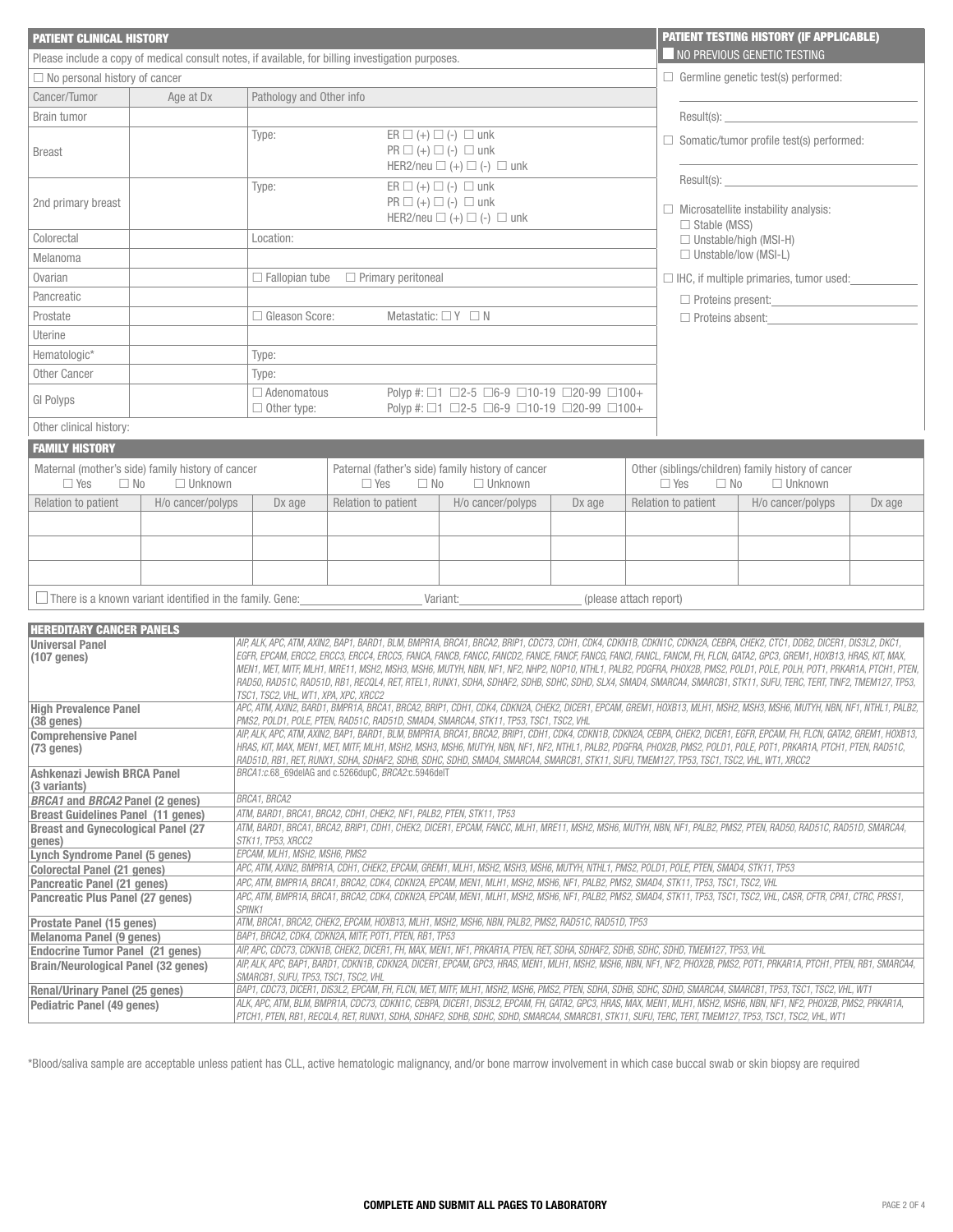|               |                                           | <b>HEREDITARY CANCER GENE LIST</b> |                |
|---------------|-------------------------------------------|------------------------------------|----------------|
| $\Box$ AIP    | $\Box$ EGFR                               | MRE11                              | RTEL1          |
| $\Box$ ALK    | EPCAM                                     | MSH2                               | $\Box$ RUNX1   |
| $\Box$ APC    | ERCC2                                     | MSH3                               | $\Box$ SDHA    |
| $\Box$ ATM    | ERCC3                                     | MSH6                               | $\Box$ SDHAF2  |
| $\Box$ AXIN2  | ERCC4                                     | MUTYH                              | $\Box$ SDHB    |
| $\Box$ BAP1   | ERCC5                                     | $\Box$ NBN                         | $\Box$ SDHC    |
| $\Box$ BARD1  | $A$ FANCA                                 | NFI                                | $\Box$ SDHD    |
| BLM           | $A \cap F \subseteq A \cap C \subseteq B$ | NF2                                | S L X4         |
| $\Box$ BMPR1A | $\Box$ FANCC                              | NHP2                               | $\Box$ SMAD4   |
| B RCA1        | AMOD2                                     | NOP10                              | $\Box$ SMARCA4 |
| BRCA2         | $\Box$ FANCE                              | NTHL1                              | $\Box$ SMARCB1 |
| $\Box$ BRIP1  | $\Box$ FANCF                              | PALB2                              | SPINK1         |
| $\Box$ CASR   | ANCG                                      | $\Box$ PDGFRA                      | STK11          |
| $\Box$ CDC73  | $\Box$ FANCI                              | HOX2B                              | $\Box$ SUFU    |
| $\Box$ CDH1   | $A$ FANCL                                 | $N$ PMS2                           | $\Box$ TERC    |
| $\Box$ CDK4   | $\Box$ FANCM                              | $\Box$ POLD1                       | $\Box$ TERT    |
| $\Box$ CDKN1B | $\Box$ FH                                 | $\Box$ POLE                        | TINE2          |
| $\Box$ CDKN1C | EECN                                      | $D$ POLH                           | $I$ TMEM127    |
| $\Box$ CDKN2A | GATA2                                     | $\Box$ POT1                        | TPS3           |
| CEBPA         | $\Box$ GPC3                               | $P$ RKAR1A                         | TSC1           |
| CFTR          | GREMI                                     | PRSS1                              | TSC2           |
| CHEK2         | HOXB13                                    | $P\mathsf{T}CH1$                   | $\Box$ VHL     |
| CPA1          | H RAS                                     | PTEN                               | W1             |
| $\Box$ CTC1   | $\Box$ KIT                                | $\Box$ RAD50                       | $\Box$ XPA     |
| $\Box$ CTRC   | $\Box$ MAX                                | $\Box$ RAD51C                      | $\Box$ XPC     |
| $\Box$ DDB2   | MEN1                                      | $\Box$ RAD51D                      | XRCC2          |
| DICER1        | $\Box$ MET                                | $\Box$ RB1                         |                |
| DIS3L2        | $\Box$ MITF                               | RECQL4                             |                |
| DKCI          | MCH1                                      | $\Box$ RET                         |                |